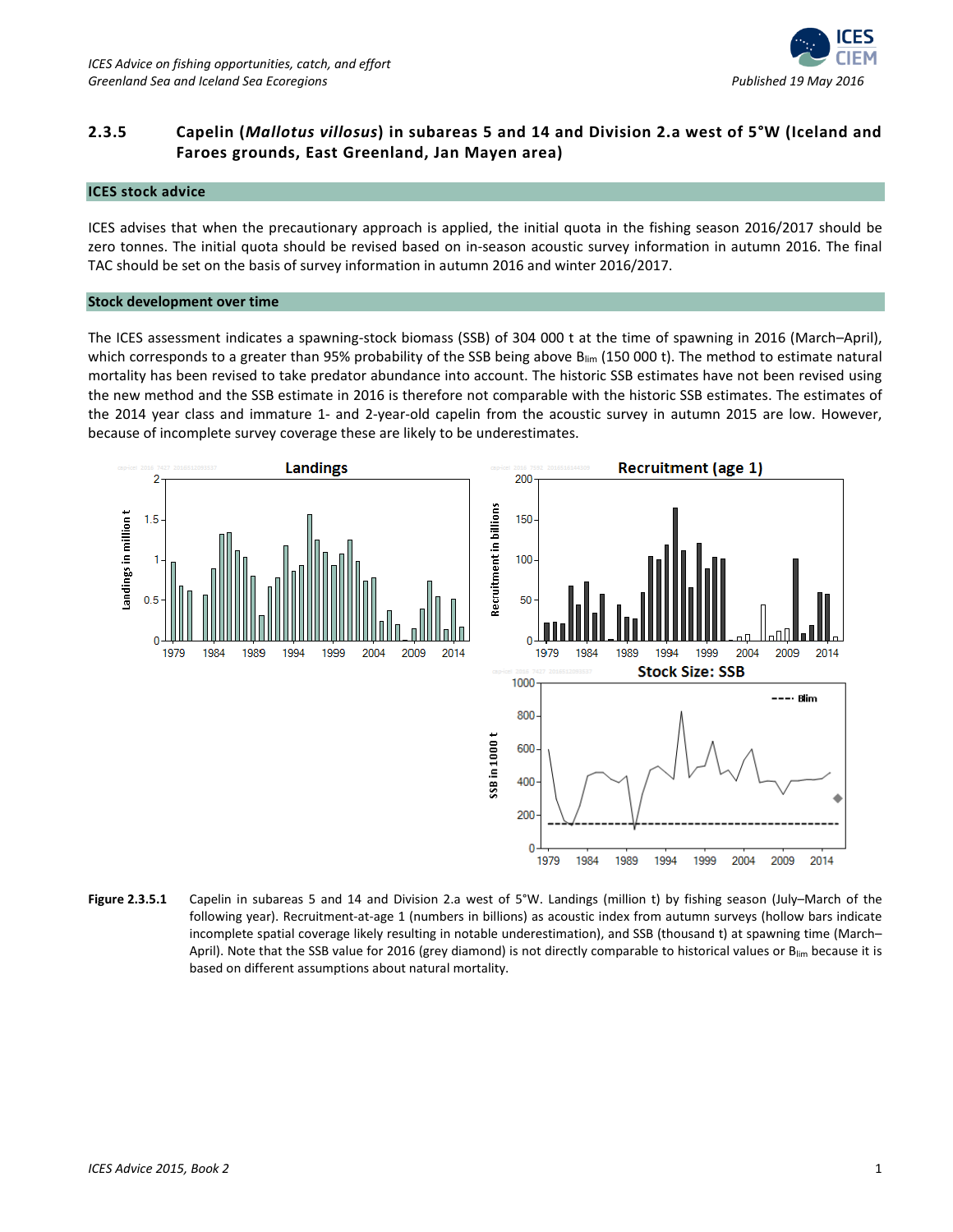## **Stock and exploitation status**

| Table 2.3.5.1                | Capelin in subareas 5 and 14 and Division 2.a west of 5°W. State of the stock and the fishery relative to reference points. |      |      |  |           |            |                          |                  |      |                        |
|------------------------------|-----------------------------------------------------------------------------------------------------------------------------|------|------|--|-----------|------------|--------------------------|------------------|------|------------------------|
| Fishing pressure             |                                                                                                                             |      |      |  |           | Stock size |                          |                  |      |                        |
|                              |                                                                                                                             | 2013 | 2014 |  | 2015      |            |                          | 2014             | 2015 | 2016                   |
| Maximum<br>sustainable yield | <b>F</b> <sub>MSY</sub>                                                                                                     |      |      |  | Undefined |            | MSY B <sub>trigger</sub> | $\left  \right $ |      | Undefined              |
| Precautionary<br>approach    | $F_{\text{pa}}$<br><b>F</b> lim                                                                                             |      |      |  | Undefined |            | $B_{\text{lim}}$         |                  |      | Above B <sub>lim</sub> |
| Management<br>plan           | <b>F</b> MGT                                                                                                                |      |      |  | Undefined |            | SSB <sub>MGT</sub>       |                  |      | Undefined              |

# **Catch options**

**Table 2.3.5.2** Capelin in subareas 5 and 14 and Division 2.a west of 5°W. The basis for the catch options.

| Variable              | Value       | Source       | <b>Notes</b>                                   |
|-----------------------|-------------|--------------|------------------------------------------------|
| Immature age 1 (2015) | 5.0 billion | ICES (2016a) | An index from the autumn acoustic survey 2015. |
| Immature age 2 (2015) | 1.2 billion | ICES (2016a) | An index from the autumn acoustic survey 2015. |

**Table 2.3.5.3** Capelin in subareas 5 and 14 and Division 2.a west of 5°W. The catch options.

| Catches in 2016/2017 (t) | Rationale                               | <b>Basis</b>                                                     |
|--------------------------|-----------------------------------------|------------------------------------------------------------------|
|                          | Advice for initial quota, precautionary | Precautionary approach. ICES advice rule (ICES, 2015). See Table |
|                          | considerations                          | 2.3.5.4 and Figure 2.3.5.2.                                      |

### **Basis of the advice**

The basis of this year's advice is the advice rule established by ICES in 2015 (ICES, 2015) for setting an initial quota on the basis of immature abundance (ages 1–2) in the autumn acoustic survey. ICES recommends that the initial quota is revised based on in-season acoustic survey information in autumn 2016 (intermediate quota), with the final TAC being set on the results of the autumn and/or winter surveys in 2016/2017.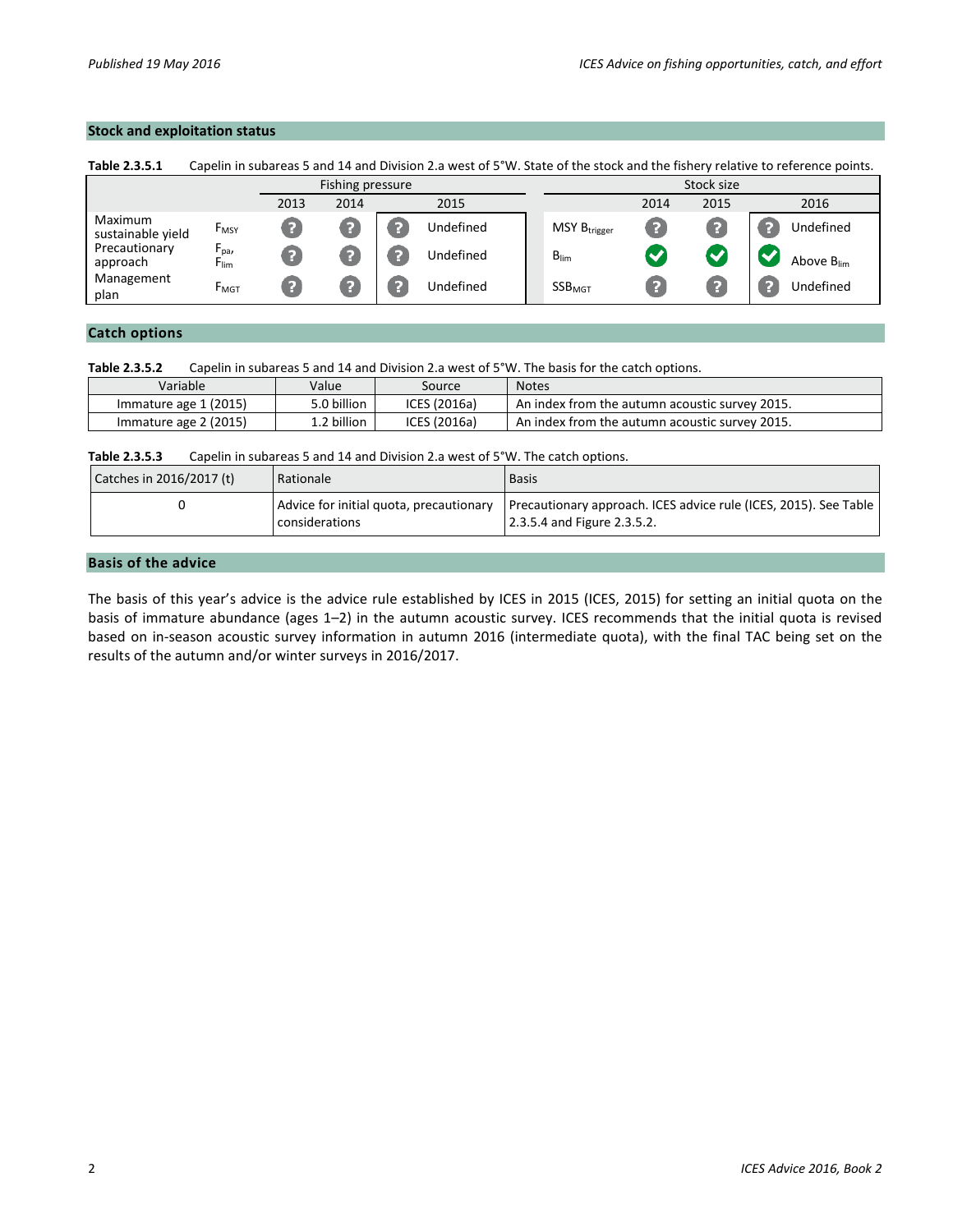

Index of immature abundance (billions)

**Figure 2.3.5.2** Capelin in subareas 5 and 14 and Division 2.a west of 5°W. Catch advice according to the ICES advice rule, based on the measured number of immature capelin the previous autumn (about 16 months earlier than the winter survey used for the final TAC). The black numbers are the estimated fishable biomass projected from the survey estimates of immature capelin in the survey year. The predicted final TAC is shown as the black solid line and the initial quota as the blue dashed line. The latter is set using an index abundance trigger point (U<sub>trigger</sub>, red vertical line) of 50 billion immature fish, with a cap on the initial quota of 400 kt. The green lines show the index value from the autumn acoustic survey in 2015, with the corresponding initial quota for 2016/2017 shown on the *y*-axis.

| Table 2.3.5.4   | Capelin in subareas 5 and 14 and Division 2.a west of 5°W. The basis of the advice.                                                                                                                                                                                                                                     |
|-----------------|-------------------------------------------------------------------------------------------------------------------------------------------------------------------------------------------------------------------------------------------------------------------------------------------------------------------------|
| Advice basis    | The basis is the precautionary approach, i.e. an initial quota is set with a very low probability of being<br>higher than a regression estimated final TAC. A final TAC will be set in autumn and winter that will have<br>a >95% probability of SSB being greater than or equal to $B_{lim}$ at spawning time in 2017. |
| Management plan | There is no agreed management plan.                                                                                                                                                                                                                                                                                     |
|                 |                                                                                                                                                                                                                                                                                                                         |

# **Quality of the assessment**

The acoustic survey in September–October 2015 did not cover the entire spatial distribution of the capelin stock; the abundance estimate is therefore likely an underestimate. However, the immature abundance estimate (6.2 billion) is well below the trigger value ( $U_{trigger}$  = 50 billion) that would imply a quota greater than zero tonnes.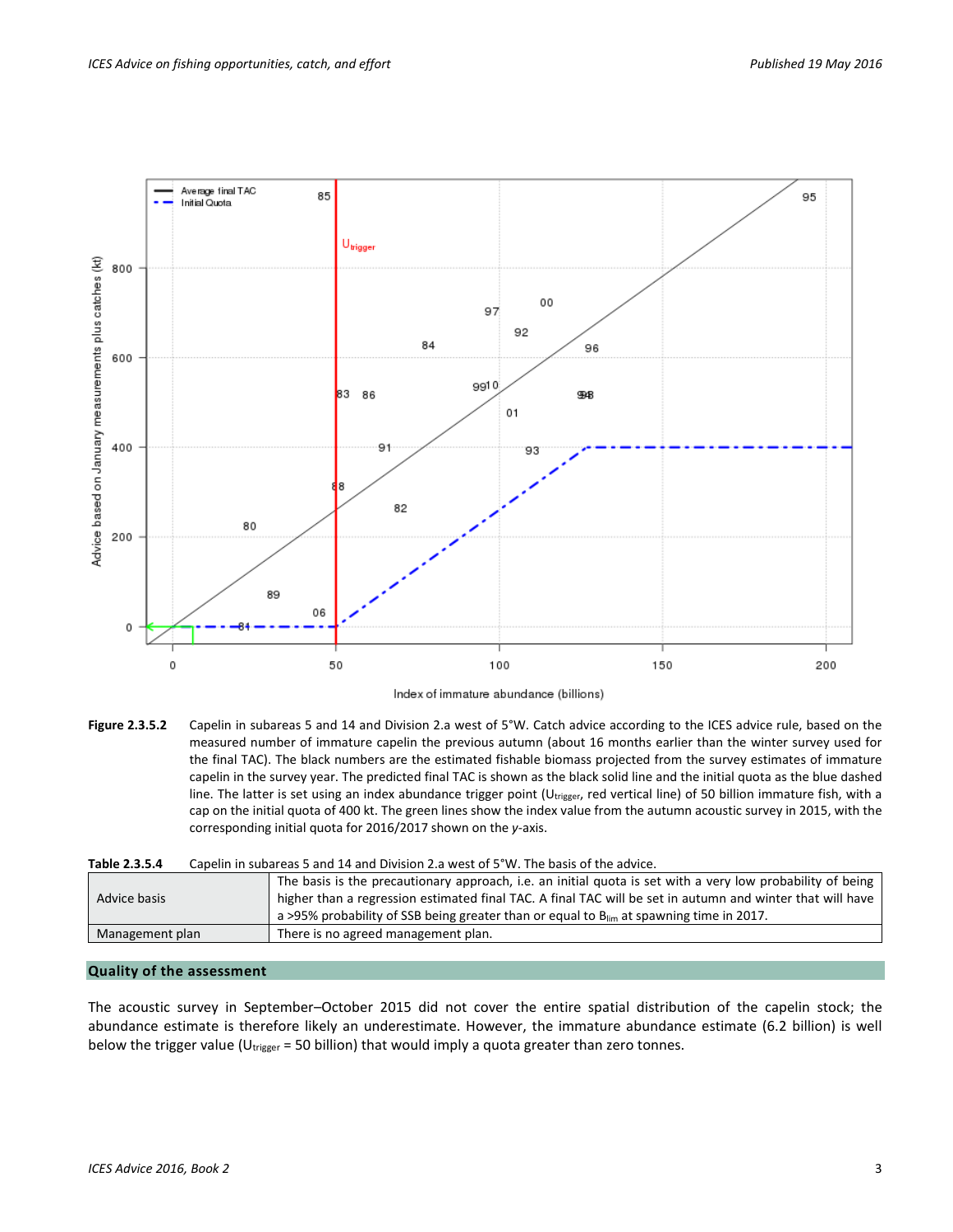## **Issues relevant for the advice**

This initial quota advice needs to be followed up with in-season revisions before setting a final TAC in the winter.

It should be noted that the historical estimates of SSB have not yet been updated to take into account the revised process for estimating natural mortality. The update will not have any implications for this advice.

## **Reference points**

| Table 2.3.5.5 | Capelin in subareas 5 and 14 and Division 2.a west of 5°W. Reference points, values, and their technical basis. |           |                        |             |  |  |  |  |
|---------------|-----------------------------------------------------------------------------------------------------------------|-----------|------------------------|-------------|--|--|--|--|
| Framework     | Reference<br>point                                                                                              | Value     | <b>Technical basis</b> | Source      |  |  |  |  |
| <b>MSY</b>    | MSY B <sub>trigger</sub>                                                                                        | Undefined |                        |             |  |  |  |  |
| approach      | $F_{MSY}$                                                                                                       | Undefined |                        |             |  |  |  |  |
|               | $B_{\text{lim}}$                                                                                                | 150 000 t | B <sub>loss</sub>      | ICES (2015) |  |  |  |  |
| Precautionary | $B_{pa}$                                                                                                        | Undefined |                        |             |  |  |  |  |
| approach      | $F_{\text{lim}}$                                                                                                | Undefined |                        |             |  |  |  |  |
|               | $F_{pa}$                                                                                                        | Undefined |                        |             |  |  |  |  |
| Management    | SSB <sub>MGT</sub>                                                                                              | Undefined |                        |             |  |  |  |  |
| plan          | F <sub>MGT</sub>                                                                                                | Undefined |                        |             |  |  |  |  |

# **Basis of the assessment**

**Table 2.3.5.6** Capelin in subareas 5 and 14 and Division 2.a west of 5°W. The basis of the assessment.

| ICES stock data category | 1 (ICES, 2016b).                                                                                                       |  |  |  |  |  |
|--------------------------|------------------------------------------------------------------------------------------------------------------------|--|--|--|--|--|
|                          | The final TAC is based on a model which takes into account uncertainty in surveys and predation from                   |  |  |  |  |  |
| Assessment type          | cod, haddock, and saithe on capelin to ensure that the advised catch will result in a less than 5% chance              |  |  |  |  |  |
|                          | of SSB going below B <sub>lim</sub> . The initial quota advice is set applying an advice rule designed to ensure a low |  |  |  |  |  |
|                          | risk of advised catch being higher than the final TAC (see WKICE; ICES, 2015).                                         |  |  |  |  |  |
| Input data               | The abundance estimate of immature capelin of ages 1 and 2 from acoustic surveys in autumn.                            |  |  |  |  |  |
| Discards and bycatch     | Not included, considered negligible.                                                                                   |  |  |  |  |  |
| <b>Indicators</b>        | None.                                                                                                                  |  |  |  |  |  |
| Other information        | Last benchmarked in 2015 (ICES, 2015).                                                                                 |  |  |  |  |  |
| Working group            | North-Western Working Group (NWWG).                                                                                    |  |  |  |  |  |

#### **Information from stakeholders**

There is no available information.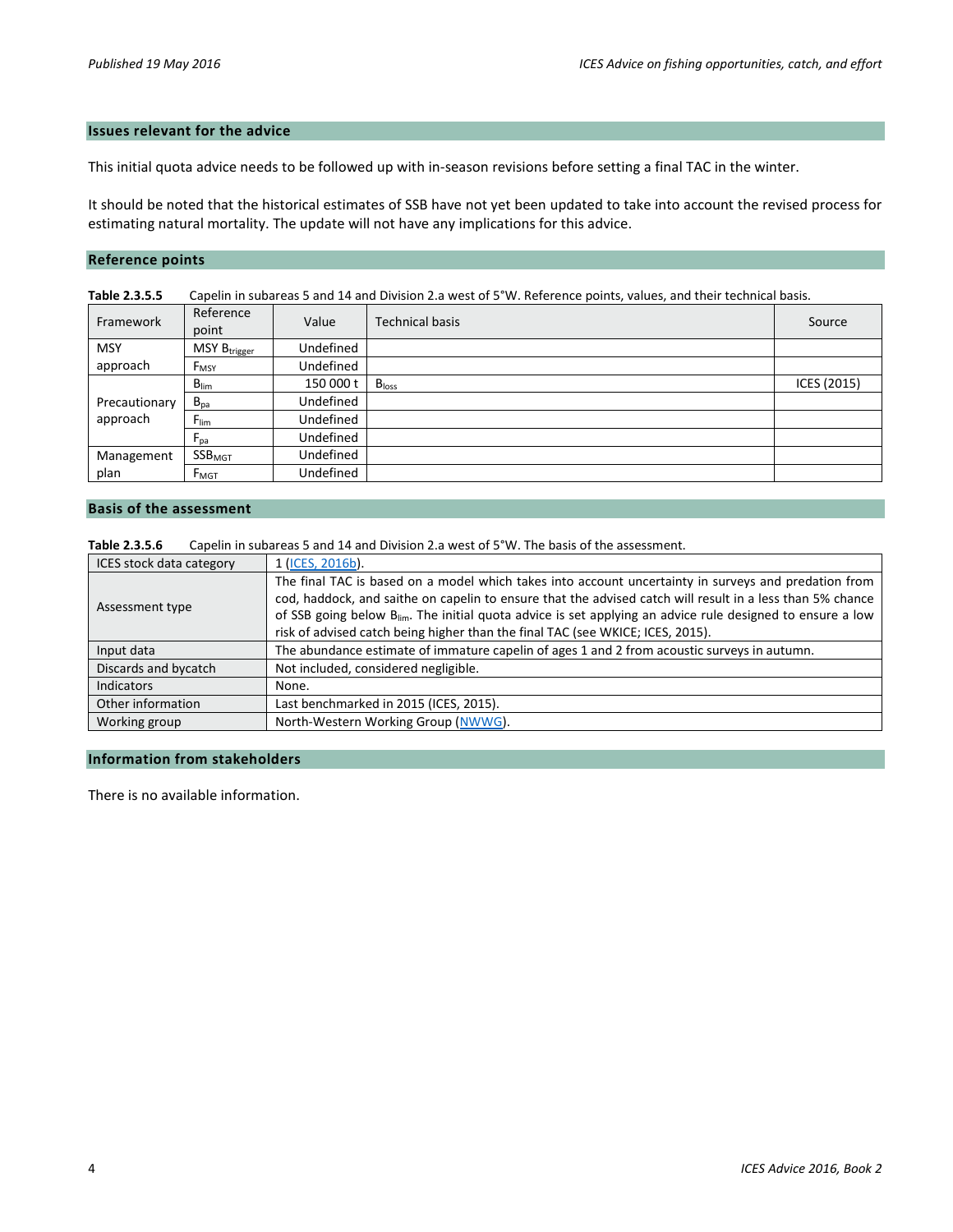## **History of advice, catch, and management**

**Table 2.3.5.7** Capelin in subareas 5 and 14 and Division 2.a west of 5°W. History of ICES initial quota advice, the agreed final TAC, and ICES estimates of landings. Weights in thousand tonnes.

| Season    | <b>ICES</b> advice                                                | Initial quota advice <sup>^</sup> | Agreed final<br>TAC <sup>^^</sup> | ICES landings <sup>^^^</sup> |
|-----------|-------------------------------------------------------------------|-----------------------------------|-----------------------------------|------------------------------|
| 1986/1987 | <b>TAC</b>                                                        | 1100                              | 1290                              | 1333                         |
| 1987/1988 | <b>TAC</b>                                                        | 500                               | 1115                              | 1116                         |
| 1988/1989 | <b>TAC</b>                                                        | 900                               | 1065                              | 1036                         |
| 1989/1990 | <b>TAC</b>                                                        | 900                               | 900                               | 808                          |
| 1990/1991 | <b>TAC</b>                                                        | 600                               | 250                               | 314                          |
| 1991/1992 | No fishery pending survey results                                 | 0                                 | 740                               | 677                          |
| 1992/1993 | Precautionary TAC <sup>^</sup>                                    | 500                               | 900                               | 788                          |
| 1993/1994 | <b>TAC</b>                                                        | 900                               | 1250                              | 1179                         |
| 1994/1995 | Apply the harvest control rule                                    | 950                               | 850                               | 864                          |
| 1995/1996 | Apply the harvest control rule                                    | 800                               | 1390                              | 930                          |
| 1996/1997 | Apply the harvest control rule                                    | 1100                              | 1600                              | 1571                         |
| 1997/1998 | Apply the harvest control rule                                    | 850                               | 1265                              | 1245                         |
| 1998/1999 | Apply the harvest control rule                                    | 950                               | 1200                              | 1100                         |
| 1999/2000 | Apply the harvest control rule                                    | 866                               | 1000                              | 934                          |
| 2000/2001 | Apply the harvest control rule                                    | 650                               | 1090                              | 1071                         |
| 2001/2002 | Apply the harvest control rule                                    | 700                               | 1300                              | 1250                         |
| 2002/2003 | Apply the harvest control rule                                    | 690                               | 1000                              | 988                          |
| 2003/2004 | Apply the harvest control rule                                    | 555                               | 900                               | 741                          |
| 2004/2005 | Apply the harvest control rule                                    | 335                               | 985                               | 784                          |
| 2005/2006 | Apply the harvest control rule                                    | No fishery                        | 235                               | 238                          |
| 2006/2007 | Apply the harvest control rule                                    | No fishery                        | 385                               | 377                          |
| 2007/2008 | Apply the harvest control rule                                    | 207                               | 207                               | 202                          |
| 2008/2009 | Apply the harvest control rule                                    | No fishery                        | $0*$                              | 15                           |
| 2009/2010 | Apply the harvest control rule                                    | No fishery                        | 150                               | 151                          |
| 2010/2011 | Apply the harvest control rule                                    | No fishery                        | 390                               | 391                          |
| 2011/2012 | Set the TAC at 50% of the initial quota in the HCR                | 366                               | 765                               | 747                          |
| 2012/2013 | Precautionary approach                                            | No fishery                        | 570                               | 551                          |
| 2013/2014 | Precautionary approach                                            | No fishery                        | 160                               | 142                          |
| 2014/2015 | Set the initial quota at 50% of the predicted quota<br>in the HCR | 225                               | 580                               | 517                          |
| 2015/2016 | Precautionary approach**                                          | 53.6                              | 173                               | 174                          |
| 2016/2017 | Precautionary approach**                                          | $\Omega$                          |                                   |                              |

^ Advised for the early part of the season.

^^ Final TAC recommended by national scientists for the whole season.

^^^ July-March of the following year.

\* Only scouting quota was allocated in the latter half of February 2009.

\*\* Initial quota advice based on low probability of advised catch being higher than the final TAC.

### **History of catch and landings**

**Table 2.3.5.8** Capelin in subareas 5 and 14 and Division 2.a west of 5°W. Catch distribution by fleet in 2015/2016 as estimated by ICES. Values are based on preliminary estimates.

| Total catch (2015/2016) | Commercial landings |                  | Commercial discards |  |
|-------------------------|---------------------|------------------|---------------------|--|
| `74 kt                  | 93% purse seine     | 7% pelagic trawl |                     |  |
|                         | 174 kt              |                  | Negligible          |  |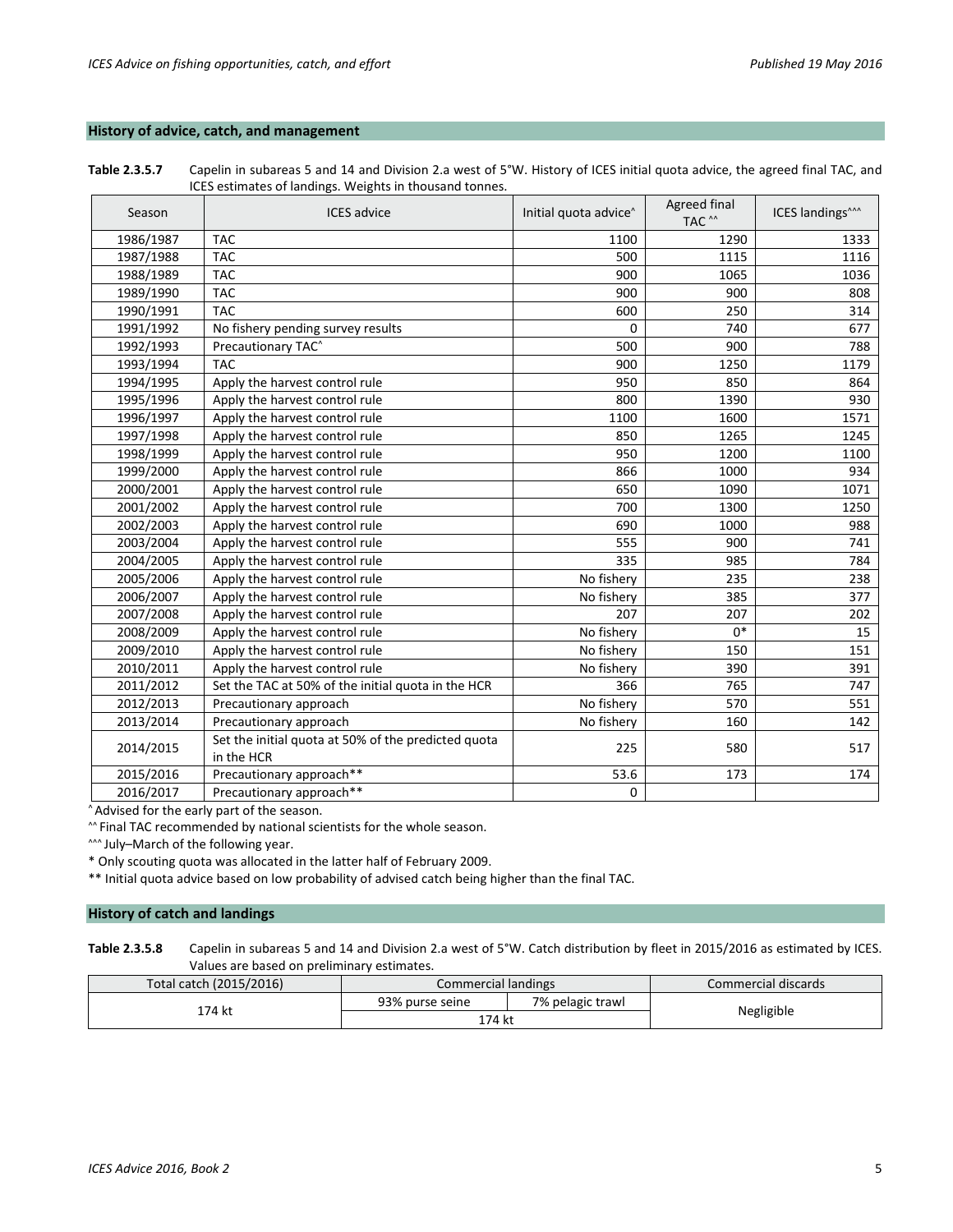|       |         |                             |                          |                          |              | both the official and reed estimated values are presented by season and country. Weights are in thousand tonnest<br>Summer and autumn season |                          |                          |                          |                          |                          |                          |
|-------|---------|-----------------------------|--------------------------|--------------------------|--------------|----------------------------------------------------------------------------------------------------------------------------------------------|--------------------------|--------------------------|--------------------------|--------------------------|--------------------------|--------------------------|
|       |         |                             | Winter season            |                          |              |                                                                                                                                              |                          |                          |                          |                          |                          |                          |
| Year  | Iceland | Veway                       | Faroes                   | Greenland                | Season total | Iceland                                                                                                                                      | Norway                   | Faroes                   | Greenland                | 긊                        | Season total             | (calendar year)<br>Total |
| 1964  | 8.6     |                             |                          | $\overline{\phantom{a}}$ | $8.6\,$      | $\overline{\phantom{a}}$                                                                                                                     | $\overline{\phantom{a}}$ | $\overline{\phantom{a}}$ |                          | ÷,                       |                          | 8.6                      |
| 1965  | 49.7    | $\overline{\phantom{a}}$    | $\overline{\phantom{a}}$ | $\overline{\phantom{a}}$ | 49.7         | $\overline{\phantom{a}}$                                                                                                                     | $\overline{\phantom{a}}$ | $\overline{\phantom{a}}$ | ×.                       | $\overline{\phantom{a}}$ |                          | 49.7                     |
| 1966  | 124.5   |                             |                          |                          | 124.5        |                                                                                                                                              | $\overline{\phantom{a}}$ | $\overline{\phantom{a}}$ |                          |                          |                          | 124.5                    |
| 1967  | 97.2    |                             |                          |                          | 97.2         |                                                                                                                                              | $\sim$                   | $\bar{a}$                |                          |                          |                          | 97.2                     |
| 1968  | 78.1    | $\overline{\phantom{a}}$    | ÷,                       | $\overline{\phantom{a}}$ | 78.1         | $\overline{\phantom{a}}$                                                                                                                     | $\overline{\phantom{a}}$ | $\overline{\phantom{a}}$ | $\overline{\phantom{a}}$ | ÷,                       | $\overline{\phantom{a}}$ | 78.1                     |
| 1969  | 170.6   |                             |                          |                          | 170.6        |                                                                                                                                              | $\overline{\phantom{a}}$ | $\overline{\phantom{a}}$ |                          |                          |                          | 170.6                    |
| 1970  | 190.8   | $\mathcal{L}_{\mathcal{A}}$ | $\overline{\phantom{a}}$ | $\overline{\phantom{a}}$ | 190.8        | $\overline{\phantom{a}}$                                                                                                                     | $\bar{\phantom{a}}$      | $\overline{\phantom{a}}$ | $\overline{\phantom{a}}$ | $\overline{\phantom{a}}$ | $\overline{\phantom{a}}$ | 190.8                    |
| 1971  | 182.9   |                             | ÷,                       | $\overline{\phantom{a}}$ | 182.9        | $\overline{\phantom{a}}$                                                                                                                     | $\overline{\phantom{a}}$ | $\overline{\phantom{a}}$ |                          | $\overline{\phantom{a}}$ | ÷,                       | 182.9                    |
| 1972  | 276.5   |                             |                          |                          | 276.5        |                                                                                                                                              | $\overline{\phantom{a}}$ | $\overline{\phantom{a}}$ |                          |                          |                          | 276.5                    |
| 1973  | 440.9   | $\overline{\phantom{a}}$    | $\overline{\phantom{a}}$ |                          | 440.9        |                                                                                                                                              | $\overline{\phantom{a}}$ | $\overline{\phantom{a}}$ |                          | $\frac{1}{2}$            |                          | 440.9                    |
| 1974  | 461.9   |                             |                          |                          | 461.9        |                                                                                                                                              | $\overline{\phantom{a}}$ | $\overline{\phantom{a}}$ |                          |                          |                          | 461.9                    |
| 1975  | 457.1   | $\overline{\phantom{a}}$    | $\overline{\phantom{a}}$ | ÷,                       | 457.1        | 3.1                                                                                                                                          | $\Box$                   | $\Box$                   | $\overline{\phantom{a}}$ | $\overline{\phantom{a}}$ | 3.1                      | 460.2                    |
| 1976  | 338.7   | $\overline{\phantom{a}}$    | ×,                       |                          | 338.7        | 114.4                                                                                                                                        | $\overline{\phantom{a}}$ | ÷.                       |                          |                          | 114.4                    | 453.1                    |
| 1977  | 549.2   |                             | 24.3                     |                          | 573.5        | 259.7                                                                                                                                        |                          |                          |                          |                          | 259.7                    | 833.2                    |
| 1978  | 468.4   | $\overline{\phantom{a}}$    | 36.2                     | $\overline{\phantom{a}}$ | 504.6        | 497.5                                                                                                                                        | 154.1                    | 3.4                      | $\overline{\phantom{a}}$ | $\blacksquare$           | 655.0                    | 1 1 5 9 . 6              |
| 1979  | 521.7   | $\overline{\phantom{a}}$    | 18.2                     | $\sim$                   | 539.9        | 442.0                                                                                                                                        | 124.0                    | 22.0                     |                          | ÷,                       | 588.0                    | 1 1 2 7 . 9              |
| 1980  | 392.1   |                             | ÷,                       |                          | 392.1        | 367.4                                                                                                                                        | 118.7                    | 24.2                     |                          | 17.3                     | 527.6                    | 919.7                    |
| 1981  | 156.0   | $\overline{\phantom{a}}$    | ÷,                       |                          | 156.0        | 484.6                                                                                                                                        | 91.4                     | 16.2                     |                          | 20.8                     | 613.0                    | 769.0                    |
| 1982  | 13.2    |                             |                          |                          | 13.2         |                                                                                                                                              |                          |                          |                          |                          |                          | 13.2                     |
| 1983  | $\Box$  | $\overline{\phantom{a}}$    | $\overline{\phantom{a}}$ | $\overline{\phantom{a}}$ | ÷,           | 133.4                                                                                                                                        | $\Box$                   | $\overline{\phantom{a}}$ | $\overline{\phantom{a}}$ | $\blacksquare$           | 133.4                    | 133.4                    |
| 1984  | 439.6   |                             |                          |                          | 439.6        | 425.2                                                                                                                                        | 104.6                    | 10.2                     |                          | 8.5                      | 548.5                    | 988.1                    |
| 1985  | 348.5   |                             |                          |                          | 348.5        | 644.8                                                                                                                                        | 193.0                    | 65.9                     |                          | 16.0                     | 919.7                    | 1 2 68.2                 |
| 1986  | 341.8   | 50.0                        | $\overline{\phantom{a}}$ | $\overline{\phantom{a}}$ | 391.8        | 552.5                                                                                                                                        | 149.7                    | 65.4                     | $\overline{\phantom{a}}$ | 5.3                      | 772.9                    | 1 1 64.7                 |
| 1987  | 500.6   | 59.9                        |                          |                          | 560.5        | 311.3                                                                                                                                        | 82.1                     | 65.2                     |                          |                          | 458.6                    | 1019.1                   |
| 1988  | 600.6   | 56.6                        | $\overline{\phantom{a}}$ | $\overline{\phantom{a}}$ | 657.2        | 311.4                                                                                                                                        | 11.5                     | 48.5                     | $\overline{\phantom{a}}$ | $\overline{\phantom{a}}$ | 371.4                    | 1028.6                   |
| 1989  | 609.1   | 56.0                        |                          |                          | 665.1        | 53.9                                                                                                                                         | 52.7                     | 14.4                     |                          | ÷,                       | 121.0                    | 786,1                    |
| 1990  | 612.0   | 62.5                        | 12.3                     |                          | 686.8        | 83.7                                                                                                                                         | 21.9                     | 5.6                      |                          | ÷,                       | 111.2                    | 798.0                    |
| 1991  | 202.4   |                             |                          | $\overline{\phantom{a}}$ | 202.4        | 56.0                                                                                                                                         |                          |                          |                          | $\frac{1}{2}$            | 56.0                     | 258.4                    |
| 1992  | 573.5   | 47.6                        |                          |                          | 621.1        | 213.4                                                                                                                                        | 65.3                     | 18.9                     | 0.5                      |                          | 298.1                    | 919.2                    |
| 1993  | 489.1   |                             | $\overline{\phantom{a}}$ | 0.5                      | 489.6        | 450.0                                                                                                                                        | 127.5                    | 23.9                     | 10.2                     | $\overline{\phantom{a}}$ | 611.6                    | 1 101.2                  |
| 1994  | 550.3   | 15.0                        | ÷,                       | 1.8                      | 567.1        | 210.7                                                                                                                                        | 99.0                     | 12.3                     | 2.1                      | ÷,                       | 324.1                    | 891.2                    |
| 1995  | 539.4   |                             |                          | 0.4                      | 539.8        | 175.5                                                                                                                                        | 28.0                     |                          | 2.2                      |                          | 205.7                    | 745.5                    |
| 1996  | 707.9   | $\overline{\phantom{a}}$    | 10.0                     | 5.7                      | 723.6        | 474.3                                                                                                                                        | 206.0                    | 17.6                     | 15.0                     | 60.9                     | 773.8                    | 1497.4                   |
| 1997  | 774.9   | $\overline{\phantom{a}}$    | 16.1                     | $6.1\,$                  | 797.1        | 536.0                                                                                                                                        | 153.6                    | 20.5                     | 6.5                      | 47.1                     | 763.6                    | 1561.5                   |
| 1998  | 457.0   |                             | 14.7                     | 9.6                      | 481.3        | 290.8                                                                                                                                        | 72.9                     | 26.9                     | 8.0                      | 41.9                     | 440.5                    | 921.8                    |
| 1999  | 607.8   | 14.8                        | 13.8                     | 22.5                     | 658.9        | 83.0                                                                                                                                         | 11.4                     | 6.0                      | 2.0                      |                          | 102.4                    | 761.3                    |
| 2000  | 761.4   | 14.9                        | 32.0                     | 22.0                     | 830.3        | 126.5                                                                                                                                        | 80.1                     | 30.0                     | 7.5                      | 21.0                     | 265.1                    | 1095.4                   |
| 2001  | 767.2   | $\overline{\phantom{a}}$    | 10.0                     | 29.0                     | 806.2        | 150.0                                                                                                                                        | 106.0                    | 12.0                     | 9.0                      | 17.0                     | 294.0                    | 1061.2                   |
| 2002  | 901.0   | $\overline{\phantom{a}}$    | 28.0                     | 26.0                     | 955.0        | 180.0                                                                                                                                        | 118.7                    | $\overline{\phantom{a}}$ | 13.0                     | 28.0                     | 339.7                    | 1 2 9 4.7                |
| 2003  | 585.0   | $\bar{\phantom{a}}$         | 40.0                     | 23.0                     | 648.0        | 96.5                                                                                                                                         | 78.0                     | 3.5                      | 2.5                      | 18.0                     | 198.5                    | 846.5                    |
| 2004  | 478.8   | 15.8                        | 30.8                     | 17.5                     | 542.9        | 46.0                                                                                                                                         | 34.0                     | $\overline{\phantom{a}}$ | 12.0                     |                          | 92.0                     | 634.9                    |
| 2005  | 594.1   | 69.0                        | 19.0                     | 10.0                     | 692.0        | 9.0                                                                                                                                          |                          | $\overline{\phantom{a}}$ |                          |                          | 9.0                      | 701.1                    |
| 2006  | 193.0   | 8.0                         | 30.0                     | 7.0                      | 238.0        | $\overline{\phantom{a}}$                                                                                                                     | $\overline{\phantom{a}}$ | $\bar{\phantom{a}}$      | $\omega$                 |                          | $\overline{\phantom{a}}$ | 238.0                    |
| 2007  | 307.0   | 38.0                        | 19.0                     | 12.8                     | 376.8        | $\overline{\phantom{a}}$                                                                                                                     | $\sim$                   | $\overline{\phantom{a}}$ | $\overline{\phantom{a}}$ | ÷,                       | ä,                       | 376.8                    |
| 2008  | 149.0   | 37.6                        | 10.1                     | 6.7                      | 203.4        | J.                                                                                                                                           | $\omega$                 | $\sim$                   | $\omega$                 | $\bar{a}$                | $\overline{\phantom{a}}$ | 203.4                    |
| 2009  | 15.1    | $\blacksquare$              | $\frac{1}{2}$            | $\overline{\phantom{a}}$ | 15.1         | $\overline{\phantom{a}}$                                                                                                                     | $\overline{\phantom{a}}$ | $\overline{\phantom{a}}$ | $\overline{\phantom{a}}$ | $\frac{1}{2}$            | $\overline{\phantom{a}}$ | 15.1                     |
| 2010  | 110.6   | 28.3                        | 7.7                      | 4.7                      | 150.7        | 5.4                                                                                                                                          | $\overline{\phantom{a}}$ | $\overline{\phantom{a}}$ |                          | ÷,                       | 5.4                      | 156.1                    |
| 2011  | 321.8   | 30.8                        | 19.5                     | 13.1                     | 385.2        | 8.4                                                                                                                                          | 58.5                     | $\overline{\phantom{a}}$ | 5.2                      | $\overline{\phantom{a}}$ | 72.1                     | 457.3                    |
| 2012  | 576.2   | 46.2                        | 29.7                     | 22.3                     | 674.4        | 9                                                                                                                                            | $\overline{\phantom{a}}$ | $\overline{\phantom{a}}$ | $\mathbf{1}$             | $\blacksquare$           | 10.0                     | 684.4                    |
| 2013  | 454.0   | 40.0                        | 30.0                     | 17.0                     | 541.0        |                                                                                                                                              | $\overline{\phantom{a}}$ | $\overline{\phantom{a}}$ | $\omega$                 | $\overline{\phantom{a}}$ |                          | 541.0                    |
| 2014  | 111.4   | 6.2                         | 8.0                      | 16.1                     | 141.7        | $\overline{\phantom{a}}$                                                                                                                     | 30.5                     | $\overline{\phantom{a}}$ | 5.3                      | 9.7                      | 45.5                     | 187.2                    |
| 2015* | 353.6   | 50.6                        | 29.9                     | 37.9                     | 471.9        | $\overline{\phantom{a}}$                                                                                                                     | $\overline{\phantom{a}}$ | $\overline{\phantom{a}}$ | 2.5                      | $\overline{\phantom{a}}$ | 2.5                      | 474.4                    |
| 2016* | 101.1   | 58.2                        | 8.5                      | 3.3                      | 171.1        |                                                                                                                                              |                          |                          |                          |                          |                          |                          |
|       |         |                             |                          |                          |              |                                                                                                                                              |                          |                          |                          |                          |                          |                          |

| Table 2.3.5.9 | Capelin in subareas 5 and 14 and Division 2.a west of 5°W. History of commercial catch and landings by calendar year; |
|---------------|-----------------------------------------------------------------------------------------------------------------------|
|               | both the official and ICES estimated values are presented by season and country. Weights are in thousand tonnes.      |

\* Preliminary.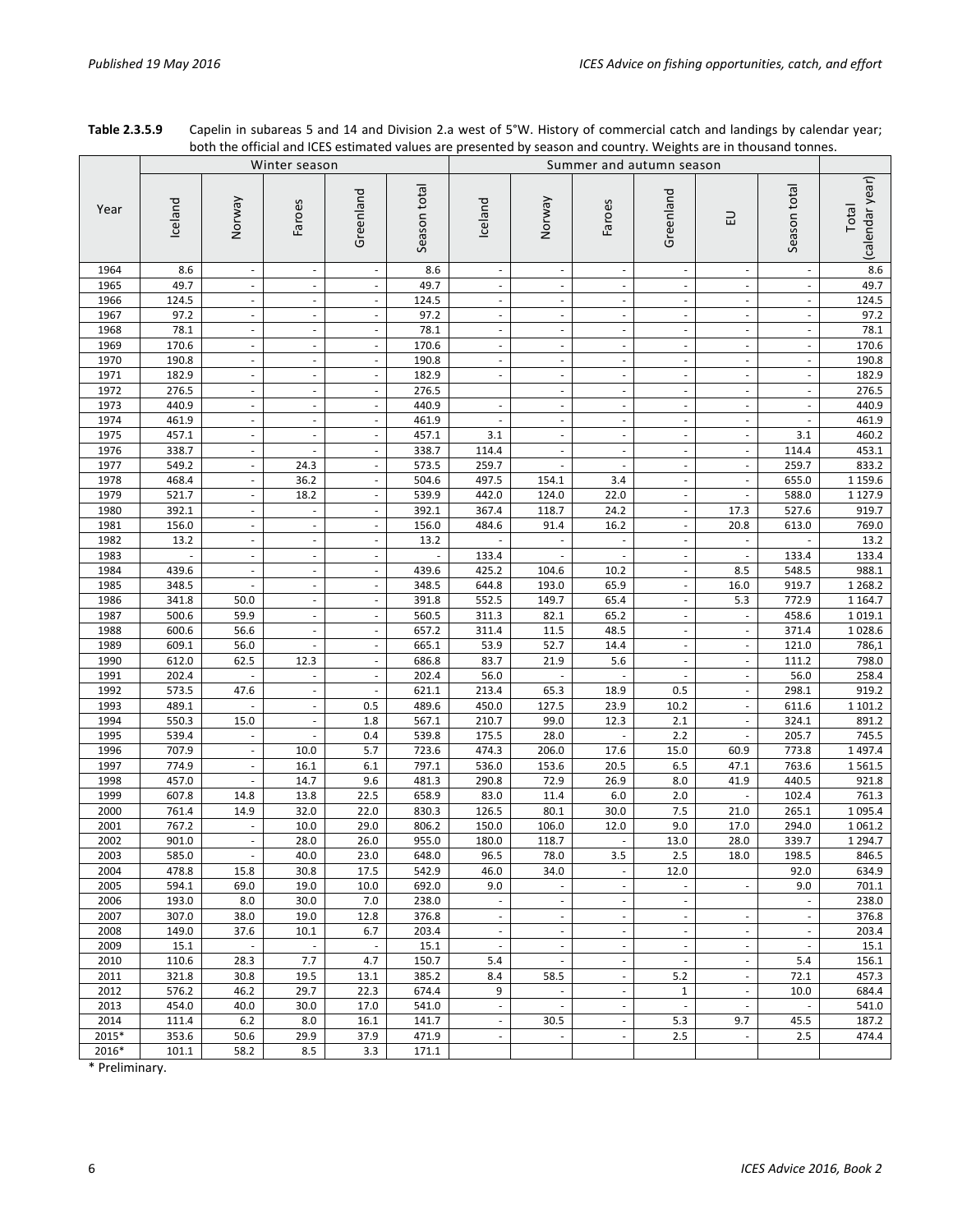## **Summary of the assessment**

**Table 2.3.5.10** Capelin in subareas 5 and 14 and Division 2.a west of 5°W. Assessment summary by fishing season: summer/winter. A fishing season, e.g. 1978/79, starts in July 1978 and ends in March 1979. Recruitment of 1-year-old fish (billions) is given for 1st of August at the beginning of the season. Spawning-stock biomass (thousand tonnes) is given at the time of spawning (at the end of the fishing season, March–April). Landings (thousand tonnes) are by season.

|                        | Recruitment (age 1)      | Stock size (SSB) | Landings        |
|------------------------|--------------------------|------------------|-----------------|
| Season (summer/winter) | billions                 | thousand tonnes  | thousand tonnes |
| 1978/1979              | $\overline{\phantom{a}}$ | 600              | 1195            |
| 1979/1980              | 22                       | 300              | 980             |
| 1980/1981              | 23.5                     | 170              | 684             |
| 1981/1982              | 21                       | 140              | 626             |
| 1982/1983              | 68                       | 260              | 0               |
| 1983/1984              | 44.1                     | 440              | 573             |
| 1984/1985              | 73.8                     | 460              | 896             |
| 1985/1986              | 33.8                     | 460              | 1312            |
| 1986/1987              | 58.6                     | 420              | 1334            |
| 1987/1988              | 2.6                      | 400              | 1116            |
| 1988/1989              | 43.9                     | 440              | 1036            |
| 1989/1990              | 29.2                     | 115              | 807             |
| 1990/1991              | 27.2                     | 330              | 313             |
| 1991/1992              | 60                       | 475              | 677             |
| 1992/1993              | 104.6                    | 499              | 788             |
| 1993/1994              | 100.4                    | 460              | 1178            |
| 1994/1995              | 119                      | 420              | 864             |
| 1995/1996              | 165                      | 830              | 930             |
| 1996/1997              | 111.9                    | 430              | 1570            |
| 1997/1998              | 66.8                     | 492              | 1246            |
| 1998/1999              | 121                      | 500              | 1100            |
| 1999/2000              | 89.8                     | 650              | 932             |
| 2000/2001              | 103.7                    | 450              | 1071            |
| 2001/2002              | 101.8                    | 475              | 1249            |
| 2002/2003              | ÷                        | 410              | 988             |
| 2003/2004              | 4.9                      | 535              | 742             |
| 2004/2005              | 7.9                      | 602              | 784             |
| 2005/2006              |                          | 400              | 247             |
| 2006/2007              | 44.7                     | 410              | 377             |
| 2007/2008              | 5.7                      | 406              | 203             |
| 2008/2009              | 12.6                     | 328              | 150             |
| 2009/2010              | 15.4                     | 410              | 151             |
| 2010/2011              | 101.2                    | 411              | 391             |
| 2011/2012              | 9.6                      | 418              | 747             |
| 2012/2013              | 19.4                     | 417              | 551             |
| 2013/2014              | 60.7                     | 424              | 142             |
| 2014/2015              | 58                       | 460              | 518             |
| 2015/2016              | 5.4                      | 304*             | $174**$         |
| Average                | 56.27                    | 425.0            | 765.8           |

\*Based on predation model in current advice rule.

\*\*Preliminary.